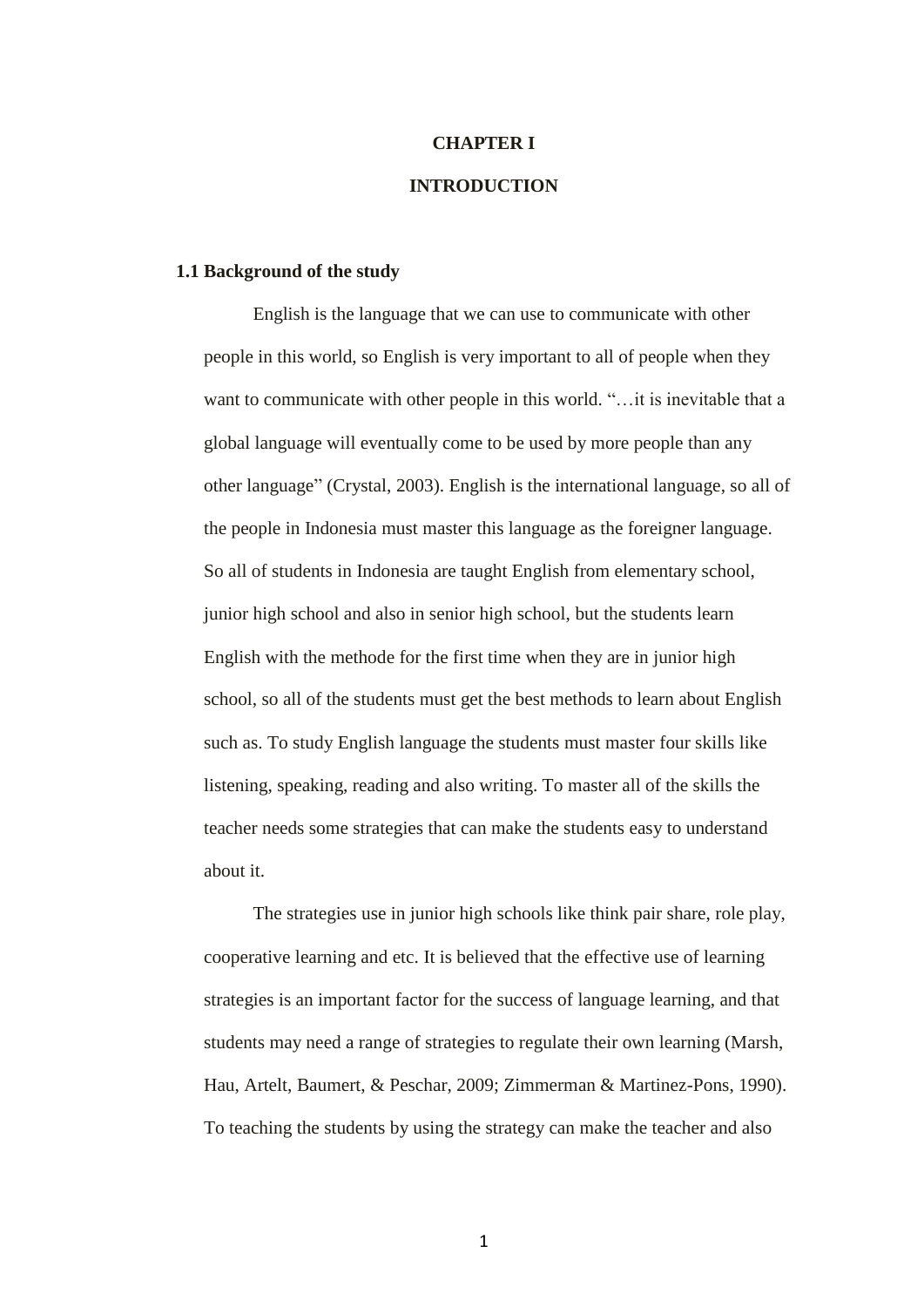the students feel enjoy. All of the strategy can make the students will be active to learn about the material given by the teacher, the students will understand more about the material, and the students will master the material. Strategy uses by the teacher to the students can make the students feel enjoy in the lessons, because the strategy the teacher give to the students as like as the game but it is based on that the material in this lessons, but there are school especially in junior high school students do not use the strategy to teach their students, so the students feel so bored and also the students hate the lesson. Or the teacher just gives one strategy they do not try the other strategy to teach their students.

Every teacher has many strategies which can be used to teach their students, Strategy is used to make the teacher and the students easy and enjoy in teaching and learning process. The better connected the two halves of the brain, the greater the potential of the brain for learning and creativity (Rose, 1998; Dervan, et al. 2006). Every student has many characteristics in teaching and learning process, such as the students understands about the material from audio or visual. However, most educational systems have ignored individual differences that exist between learners, such as the learning ability, the background knowledge, the learning goals and the learning style (Ford  $\&$ Chen, 2001). This is the teacher's responsibility explain to the differences characteristics of the students to understand about the material. So strategy in teaching and learning process is very important, but the weakness in teaching and learning process happen because of the teachers do not know how to implement the strategy to their students.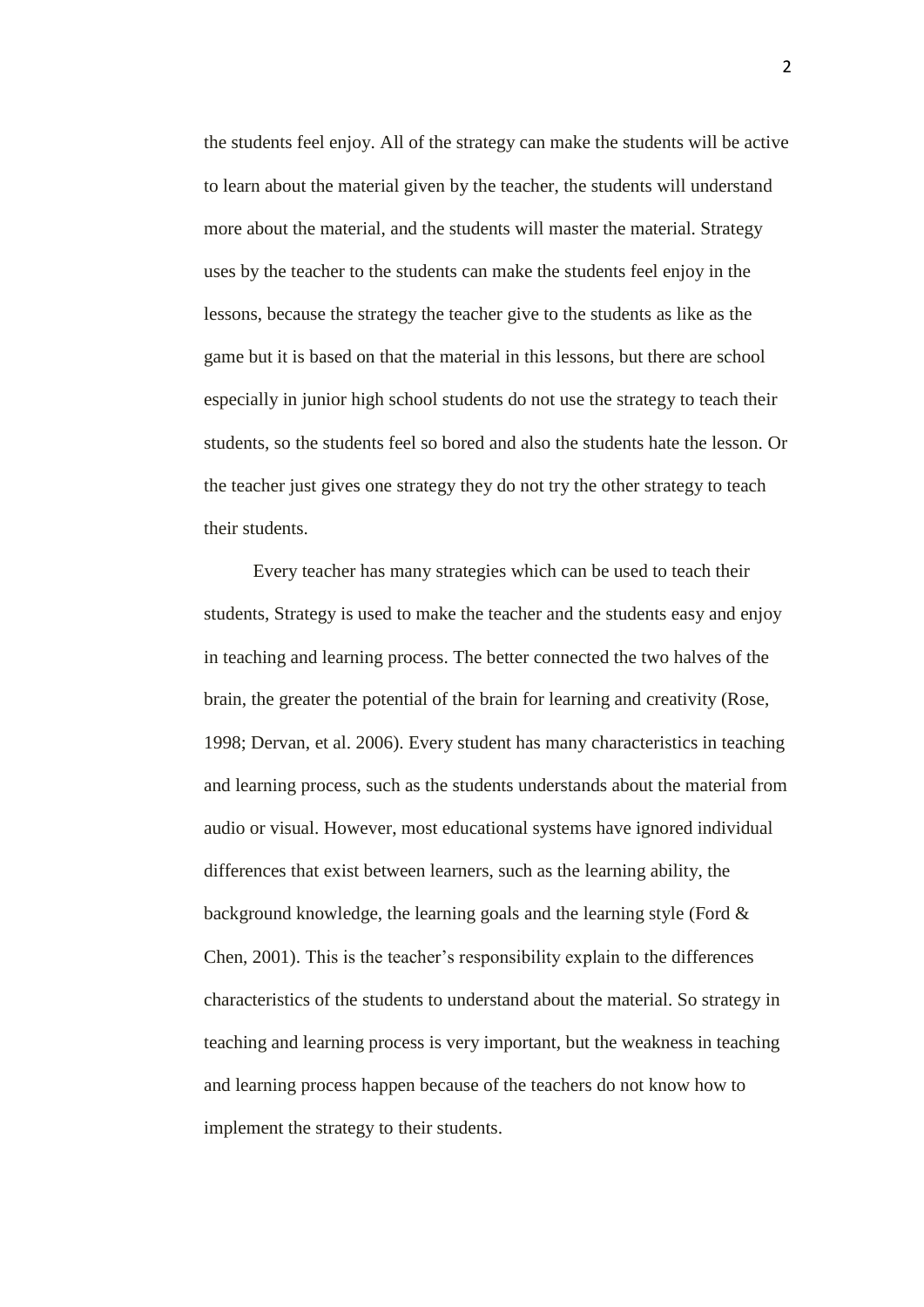The students have many differences to catch the material in teaching and learning process. To help the students become easy and enjoy in teaching and learning process the teacher need the good strategy. It is the reason why the researcher needs to analyze the strategy in the junior high school. There are so many strategies which the teacher can use to teach their students, in individual strategy until group strategy. If the teaching style employed closely matches the student preferred style of acquiring knowledge, learning becomes easier and more natural, results improve and learning time is reduced (Rose, 1998). Strategy for teaching and learning is very important to help the students easier to understand the material of the lessons.

Strategy for teaching and learning can make the students build their motivation because the strategies are given by teacher to their students can make their students feel so comfortable and also enjoy. If the students can build their motivation, the students will get good ability. Most of the teaching systems adaptation that integrates learning styles is based on the premise adapting the teaching strategies with the students' learning styles will give better results (Dagger, Wade & Conlan 2003), (Paredes & Rodriguez 2002), (Stern & Woolf 2000), (Triantafillou, Pomportsis & Georgia 2002).

The researcher wants to analysis the strategy for teaching in ECP (English Conversation Program), the strategy for teaching in ECP (English Conversation Program) can build the motivation for all of the students in Indonesia especially in Gresik. So, the teacher can give good method or strategy to teach their students and the teacher can help the students of their get good scores and also can improve their knowledge. ECP (English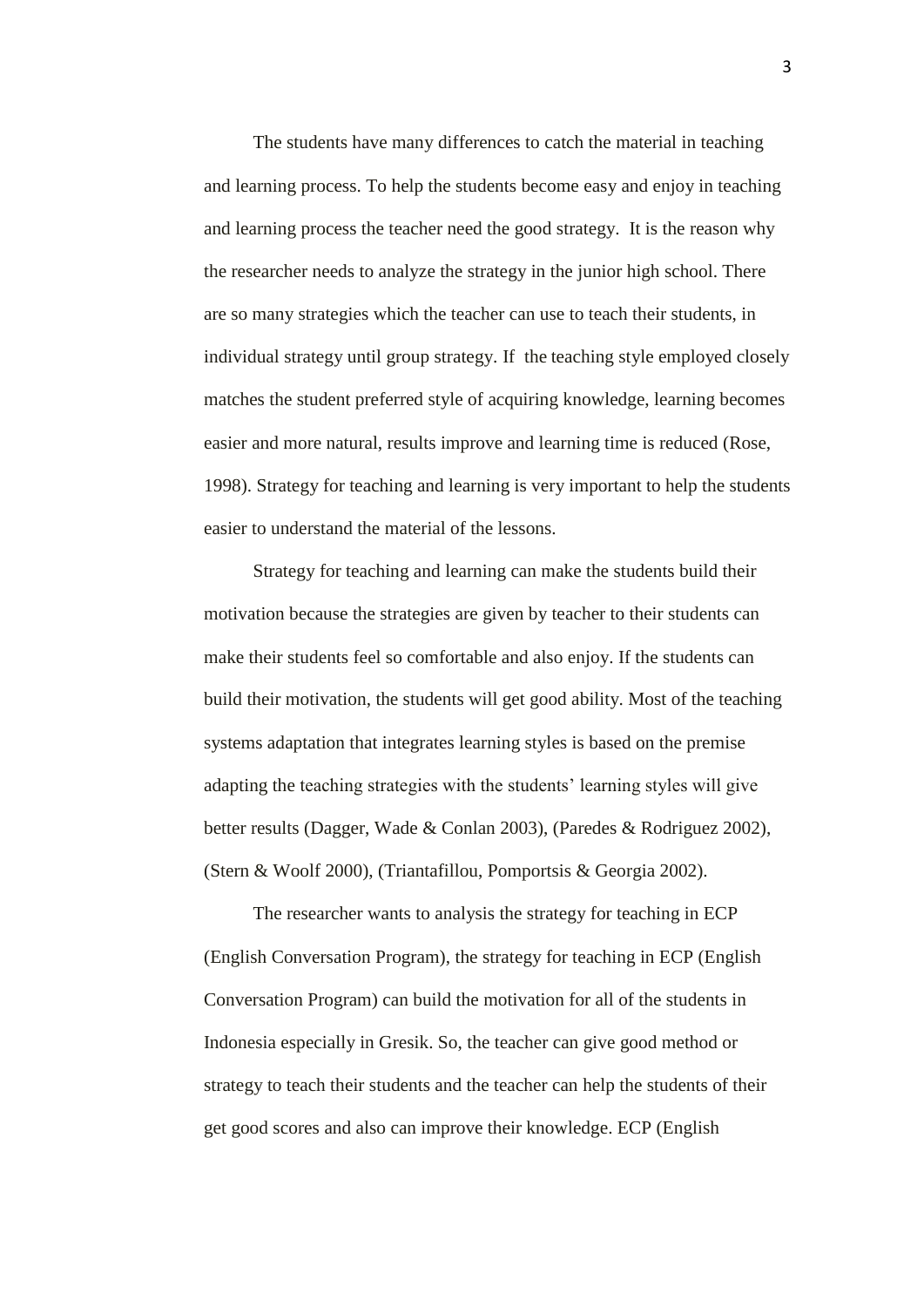Conversation Program) is the program that can make the students build good conversation, because to master the English the students not only can master the word but also can pronounce the word. So, in ECP (English Conversation Program) the teacher teaches the students with their good strategy to make the students can build their good conversation. Conversation classes are not systematic because the methodology has not provided information about which conversational skills or language input should be used (Dörnyei & Thurrell, 1994, p. 40). Several studies have attempted to put forward an approach for approaching authentic conversation (see Brown & Yule, 1983; Eckard & Kearny, 1981) and others have created models for teaching specific aspects of conversation (Barraja-Rohan, 2000; Rühlemann, 2008; Timmis, 2005; Zhou, 2006).

SMP YIMI full day school Gresik is the only one that used the ECP (English Conversation Program) and SMP YIMI full day school Gresik has used this program since three years ago, and from the information of the headmaster of SMP YIMI full day school Gresik SMP YIMI full day school Gresik could get the predicate the best score of final examination in east java for the private school three years ago. The teacher in SMP YIMI full day school Gresik teach ECP (English Conversation Program) to make the students easier in pronounce the word and also to make the students fluent in the conversation. So the reason why the researcher choosing ECP (English Conversation Program) in this observation is to know how the strategy is used by the teacher to teach the students in ECP (English Conversation Program) class, because the students in SMP YIMI full day school Gresik are good in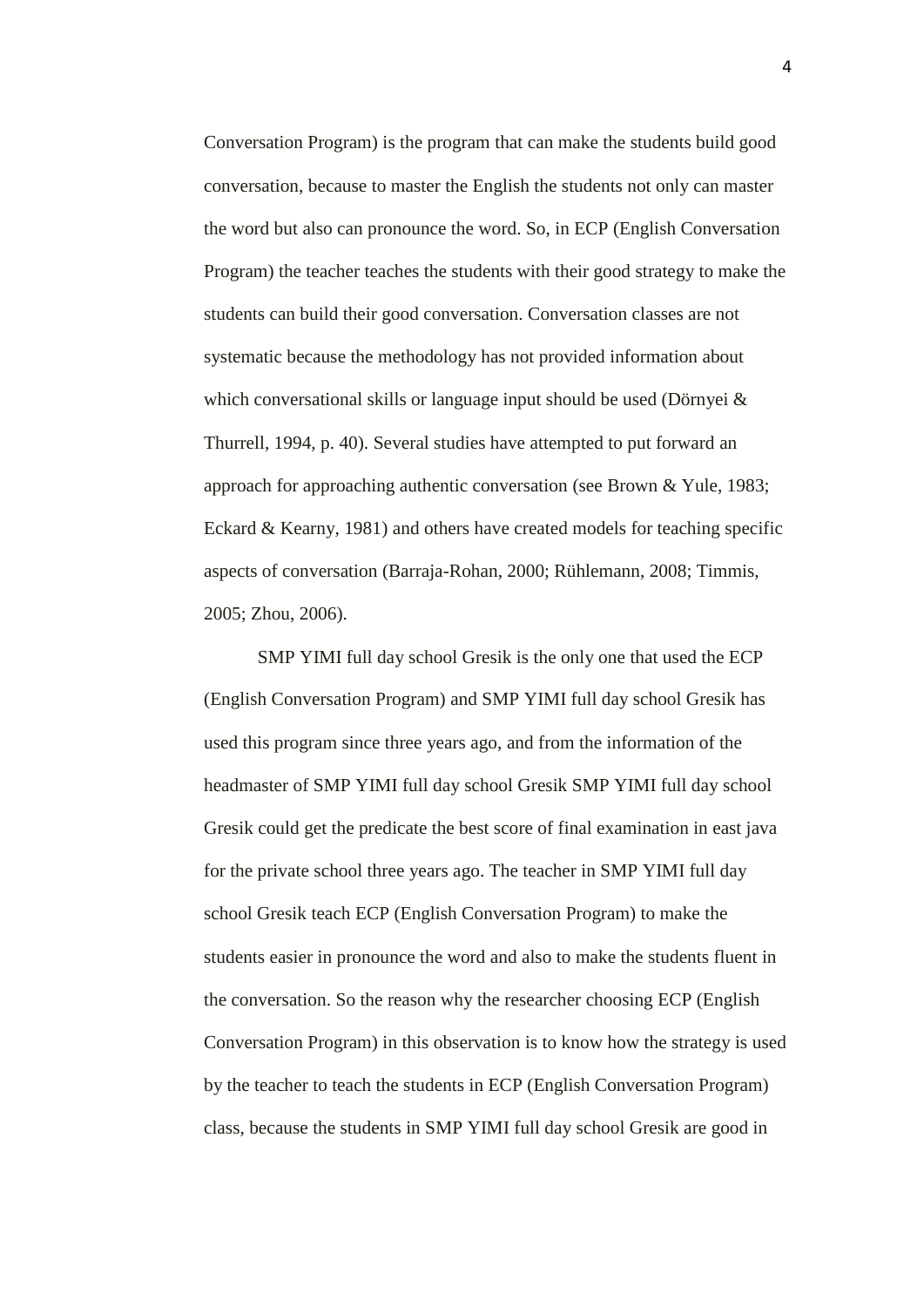English conversation. From this statement the researcher want to analysis the strategy that uses by teacher to teach ECP (English Conversation Program) in SMP YIMI full day school Gresik.

#### **1.2 Problem statement**

Related to this study discussing about the analysis on strategy of teaching English at ECP (English Conversation Program) in SMP YIMI full day school Gresik, the researcher would like to present the statement of the problem as follow :

- 1. What the strategies are used by English teacher at ECP?
- 2. How is ECP implemented in SMP YIMI?

## **1.3 Objectives of the study**

From the statement of the problem above the purpose of the study is to know what the strategy that is used by teacher to teach English at ECP (English Conversation Program) in SMP YIMI full day school Gresik. So the researcher wants to analyze the strategy to teach English at ECP.

#### **1.4 Significant of the study**

It has two significances, theoretical and practical significant.

# **1.4.1 Theoretical Significant**

The researcher expects that this study generate theory. That it will give many benefits not only to English teacher, the students, and the reader but also to the researcher.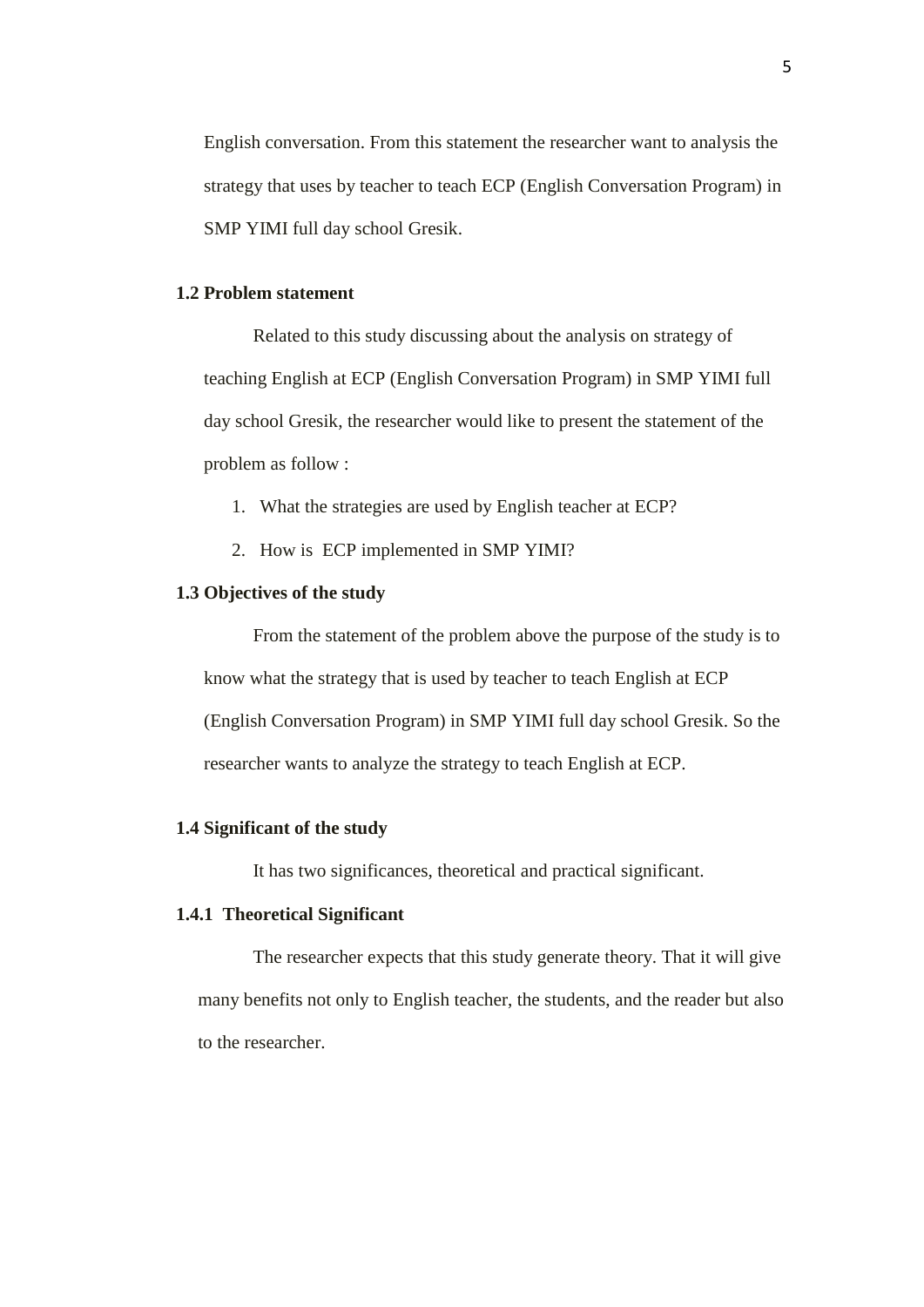#### **1.4.2 Practical Significant**

**For the teachers**, especially English teacher they will know what the strategy that can be used to teach their students, so the students can respect, enjoy and easy to understand about the material that the teacher give to them.

**For the students**, the students can enjoy and also can be easier to learn about English and also their conversation will be fluent and easy.

**For the researcher**, the study can develop the researcher's knowledge about the best strategy that can be used by the researcher when they teach the students.

**For the other school**, this study can be as the reference for the other school, maybe for the strategies that can the other school use in teaching and learning process.

#### **1.5 Scope and limitation**

This study focuses on strategy that is used by teacher to teach English especially in ECP (English Conversation Program).SMP YIMI full day school Gresik has used this program since three years ago, and it could make SMP YIMI full day school Gresik become the best score for final examination in west java.

The students who study English in ECP (English Conversation Program) class, there are three grades from seventh grade until eight grades. This study limited to seventh grade students, because the researcher want to know what the strategy that is used by teacher since the first time they join ECP (English Conversation Program). In addition, the teacher recommend to observe this class because the teacher wants the researcher to know about the